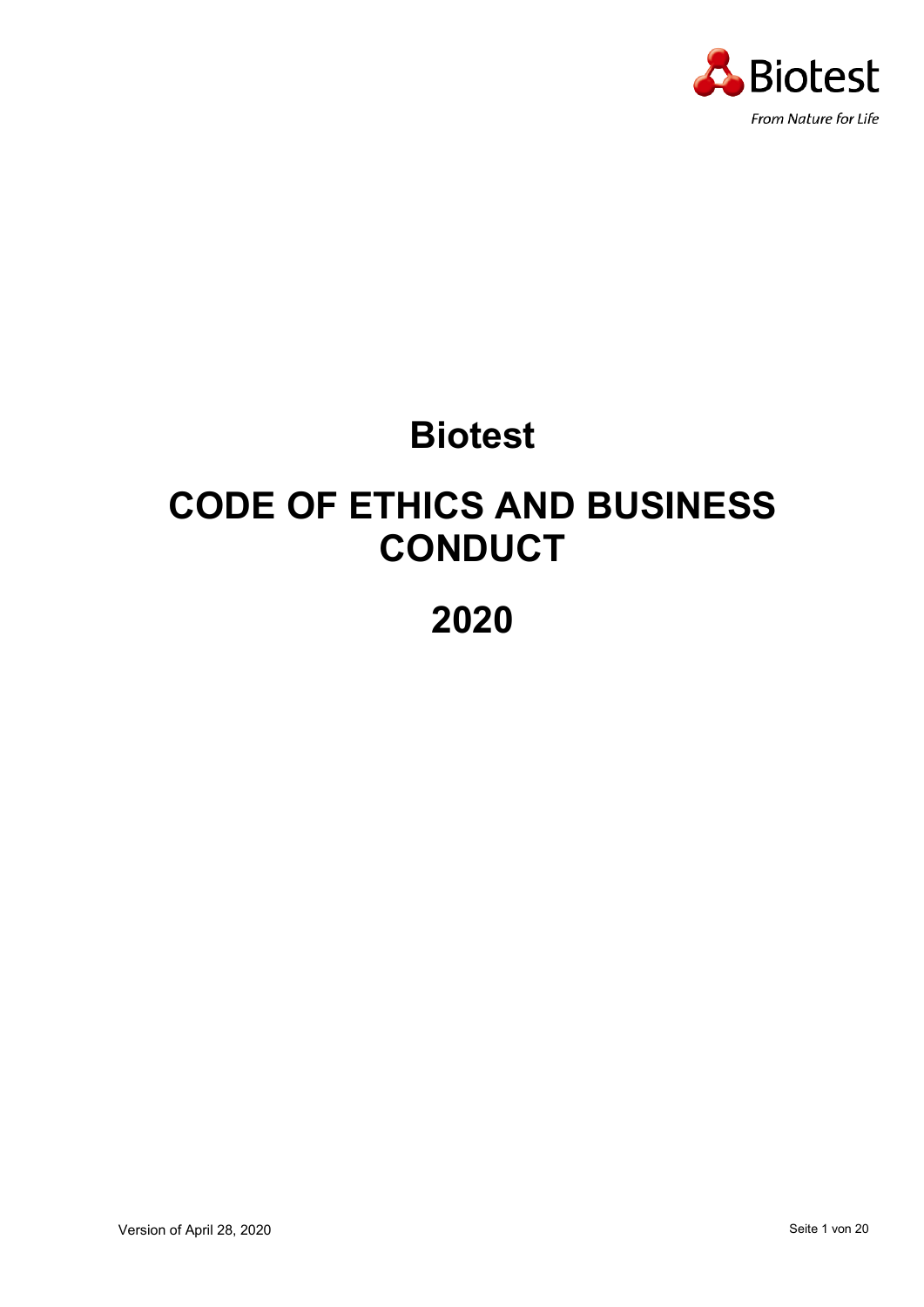

## **Table of Contents**

| I.    |                           |  |  |  |
|-------|---------------------------|--|--|--|
| П.    |                           |  |  |  |
| Ш.    |                           |  |  |  |
| IV.   |                           |  |  |  |
| V.    |                           |  |  |  |
| VI.   |                           |  |  |  |
|       |                           |  |  |  |
|       |                           |  |  |  |
|       |                           |  |  |  |
|       |                           |  |  |  |
| VII.  |                           |  |  |  |
|       |                           |  |  |  |
| VIII. |                           |  |  |  |
| IX.   |                           |  |  |  |
| 1.    |                           |  |  |  |
| 2.    |                           |  |  |  |
| 3.    |                           |  |  |  |
| 4.    |                           |  |  |  |
| 5.    | <b>Antitrust </b><br>. 12 |  |  |  |
| 6.    |                           |  |  |  |
| 7.    |                           |  |  |  |
| 8.    |                           |  |  |  |
| 9.    |                           |  |  |  |
| 10.   |                           |  |  |  |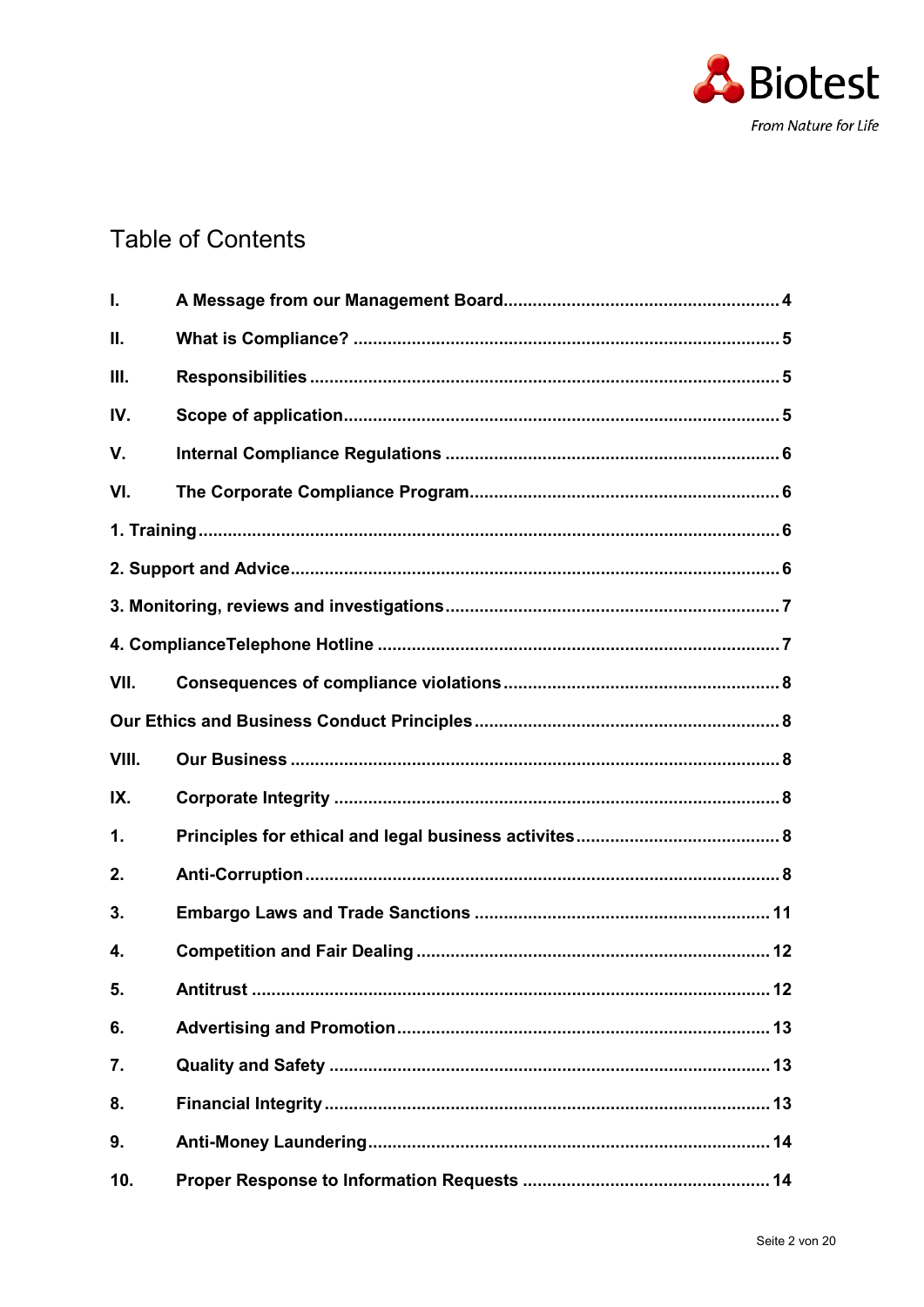

| 11.  |                                                              |  |
|------|--------------------------------------------------------------|--|
| 12.  |                                                              |  |
| 13.  |                                                              |  |
| Χ.   |                                                              |  |
| 1.   |                                                              |  |
| 2.   |                                                              |  |
| 3.   |                                                              |  |
| XI.  |                                                              |  |
| 1.   |                                                              |  |
| 2.   |                                                              |  |
| 3.   |                                                              |  |
| 4.   |                                                              |  |
| 5.   |                                                              |  |
| 6.   |                                                              |  |
| XII. |                                                              |  |
| 1.   |                                                              |  |
| 2.   |                                                              |  |
| 3.   | Confidentiality, Proprietary Information and IT Security  19 |  |
| 4.   |                                                              |  |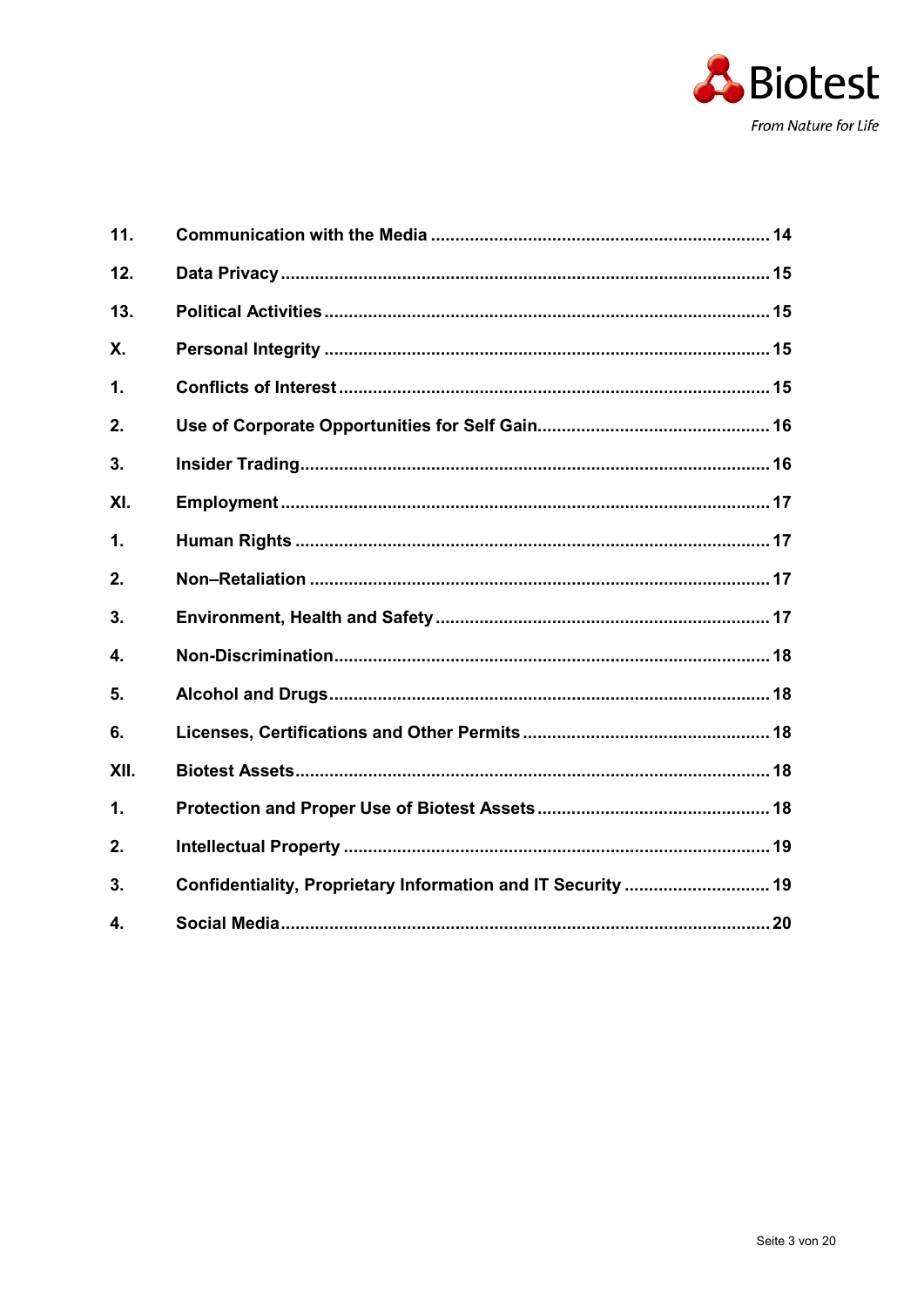

## <span id="page-3-0"></span>**I. A Message from our Management Board**

Dear fellow employees,

Long-term business success is based on integrity as well as transparent and fair cooperation. Biotest is dedicated to the development, manufacture and sale of life-saving and life-enhancing drugs that meet the highest quality and safety standards. Biotest is also committed to continuous improvement to ensure the highest possible quality of life for our patients.

The highest ethical standards also apply to our business conduct. We do not tolerate unethical behaviour and refrain from doing business rather than violating laws or our compliance standards. Our commitment to these principles makes us a valued and trusted partner for our customers and business partners.

When interacting with government agencies, society and the public, Biotest provides information immediately and is guided by facts, transparency, honesty and fairness. Biotest adheres to legal requirements and acts in a politically neutral manner.

Each individual employee is an ambassador for our company and contributes to the good reputation of the company. To achieve this, everyone must comply with laws, international standards of business conduct and our internal guidelines and policies.

This Code of Ehthics and Business Conduct provides an overview of these rules. It serves as a guideline for compliance-conform behaviour and is binding for the Board of Management, management, all employees, distributors and temporary workers. We also expect our business partners to comply with the rules set out here.

We appeal to you: Familiarize yourself with this code, strictly abide by our laws, standards and guidelines, take advantage of training opportunities and contact our compliance team if you have any questions. It supports you and helps you in all cases of doubt. Please use this support to protect the integrity and reputation of our company.

**Sincerely** 

Dr. Michael Ramroth Dr. Georg Floß Biotest AG Biotest AG

Chief Executive Officer Chief Operations Officer Chief Operations Officer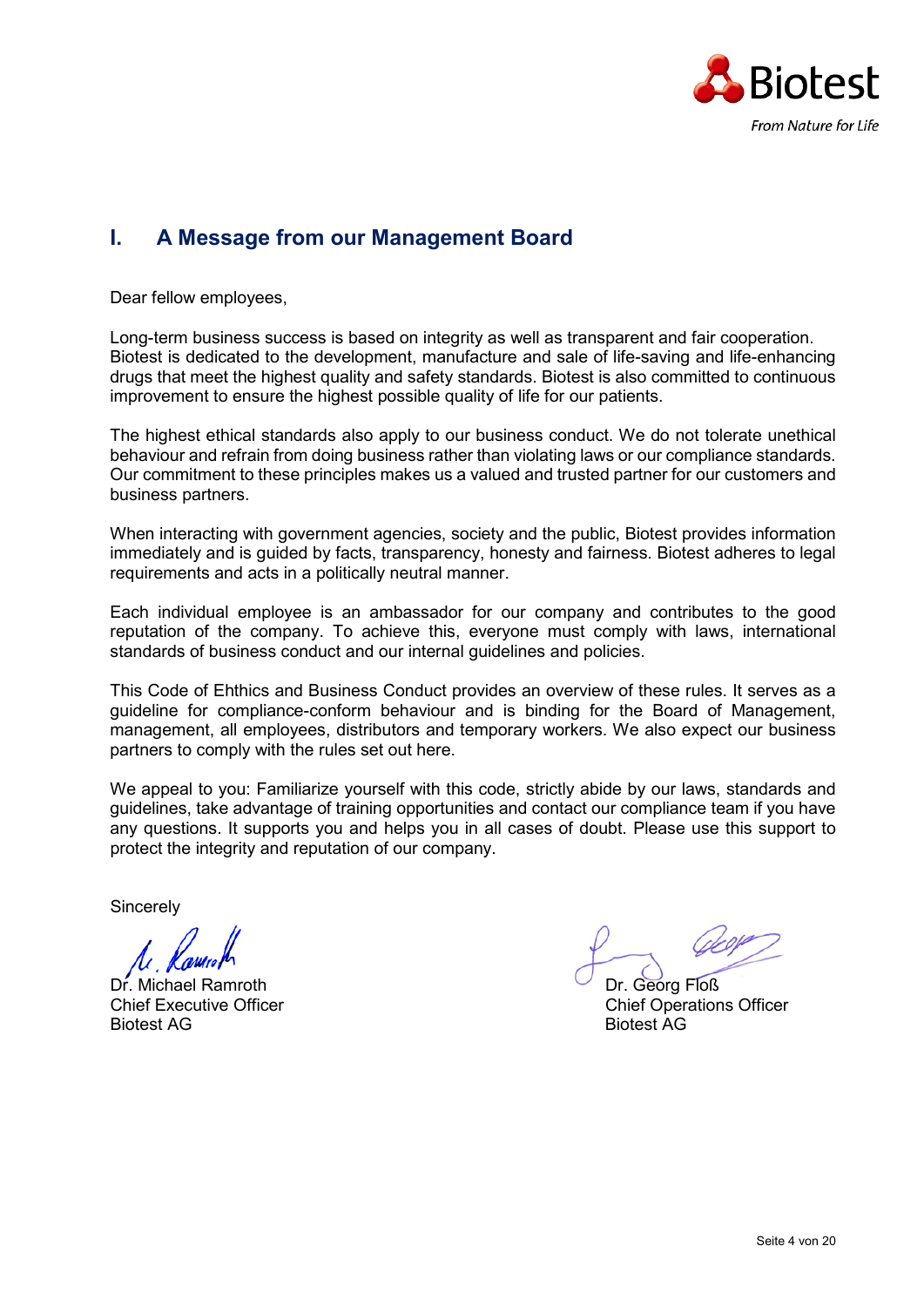

## <span id="page-4-0"></span>**II. What is Compliance?**

Biotest defines "compliance" as the sum of all internal corporate policies and procedures implemented by Biotest that serve to prevent, detect and eliminate behaviour or practices that are illegal or that do not conform to Biotest's ethical and business standards.

## <span id="page-4-1"></span>**III. Responsibilities**

The Biotest Code of Ethics and Business Conduct ("Code of Conduct") is a guide that helps to implement our core values in our daily work. It deals with typical ethical and legal issues arising in day-to-day business. However, it cannot cover every specific situation. Each individual must therefore understand the rules that apply to his or her work. Please consider your role and contact your supervisor to learn more about your responsibilities.

For self-examination, ask yourself the following questions when acting in business situations:

- 1. Is my conduct lawful?
- 2. Does it comply with the Code of Conduct?
- 3. Is my conduct correct and free of conflicts of interest?
- 4. Would it be okay for me if my behaviour were to be in the press tomorrow?

If you have to answer "No" to at least one of the questions, please contact your supervisor, the local Compliance Officer or the Corporate Compliance Department.

#### **Additional Responsibilities of Managers**

As a manager, you have additional responsibilities. You must implement compliance measures in your area of responsibility and prevent violations. Be a role model, because others are guided by your behaviour. When making decisions and implementing difficult measures, do not give the impression that it is acceptable to ignore our principles or laws and regulations. Ensure that employees reporting directly to you participate in all relevant compliance training and regularly discuss the applicable regulations with them.

## <span id="page-4-2"></span>**IV. Scope of application**

Everyone working for Biotest worldwide must comply with this Code of Conduct and all applicable laws and company guidelines and polices. This includes all staff and levels of Management, distributors and temporary workers. We also expect our business partners to comply with the principles of this Code of Conduct. The Code of Conduct applies to all of Biotest's locations, affiliates and subsidiaries. In some countries, local laws or business requirements may supplement the Code of Conduct with additional guidelines or standards to meet local requirements.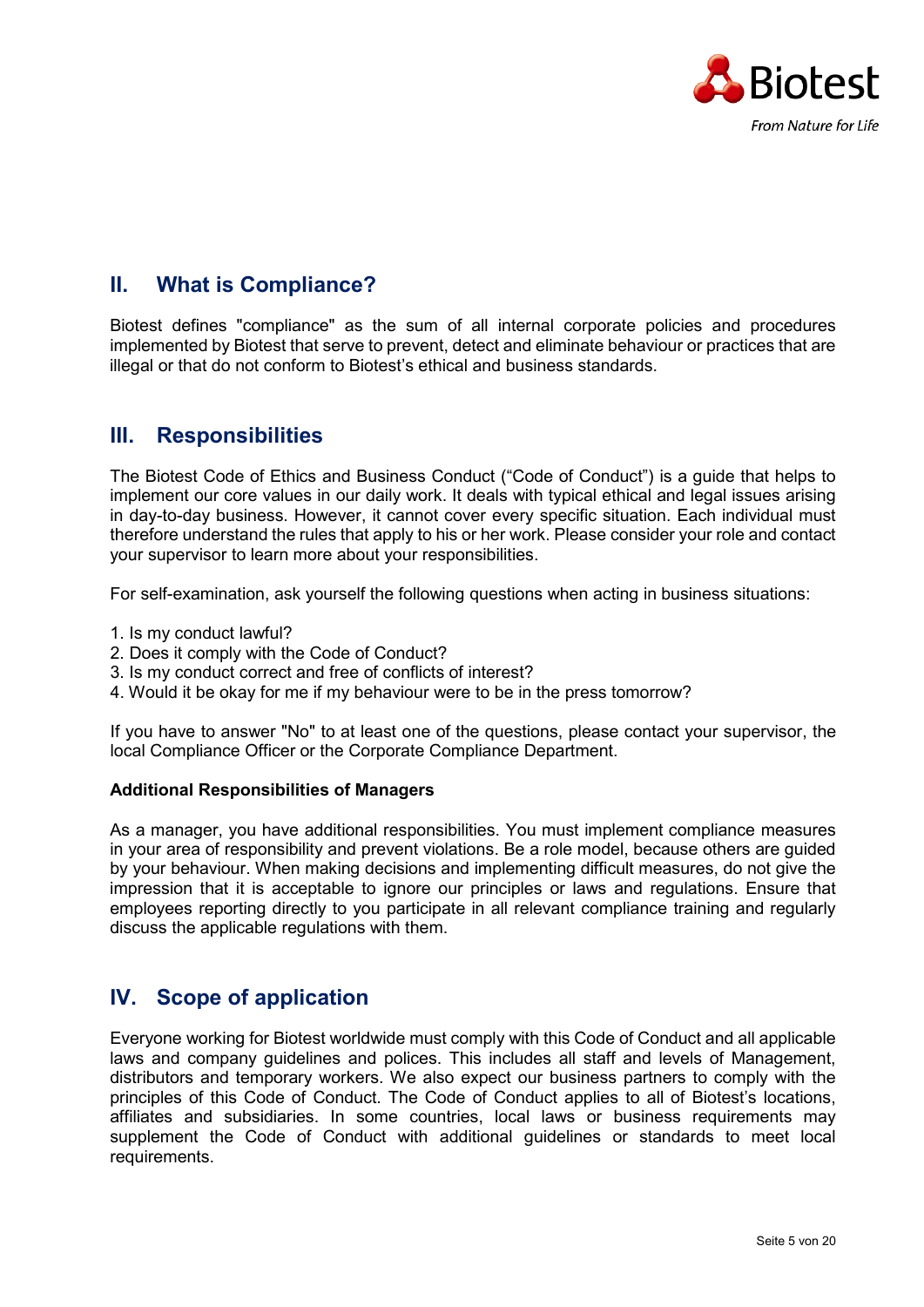

## <span id="page-5-0"></span>**V. Internal Compliance Regulations**

In addition to the many guidelines that apply in the areas of marketing authorisation, drug safety and GxP compliance, the following internal compliance regulations are available to assist you in fulfilling your legal and ethical obligations:

- i) Code of Ethics and Business Conduct
- ii) Guidelines and Policies

Biotest has established further guidelines and Policies on company-wide and local peculiarities, which are more closely related to important elements of the Code of Conduct or are tailored to the specific legal regulations of a country.

- iii) Biotest Compliance Manuals of Biotest AG and its international associated companies on transactions with health care professionals and organizations.
- iv) In Germany, Biotest has implemented the rules of the AKG code of conduct on cooperation with doctors and other healthcare professionals in its compliance manual. Biotest's international associated companies have established their own compliance manuals as local guidelines based on the requirements of their respective national pharmaceutical industry associations.

## <span id="page-5-1"></span>**VI. The Corporate Compliance Program**

We must ensure that Biotest acts in accordance with all regulations relevant to our business activities. Four core elements of our Corporate Compliance Program help us to prevent corruption in our dealings with health care professionals and other business partners ("Corporate Compliance").

#### <span id="page-5-2"></span>**1. Training**

Our general training courses are mandatory for all employees and cover the basics of the Biotest Corporate Compliance Program. The training covers this Code of Conduct and explains the rules that apply to our business. General training is provided on a regular basis for all Biotest employees.

Certain Biotest functions (e.g. marketing and sales, accounting, etc.) require special technical training, in particular in relation to the Compliance Manuals of Biotest AG and its international associated companies. You will be notified if your position requires these additional training sessions.

#### <span id="page-5-3"></span>**2. Support and Advice**

The Corporate Compliance department of Biotest AG and the local compliance officers provide support to all departments and affiliates of Biotest. Make use of these resources and seek advice if you are not sure which behaviour is compliant.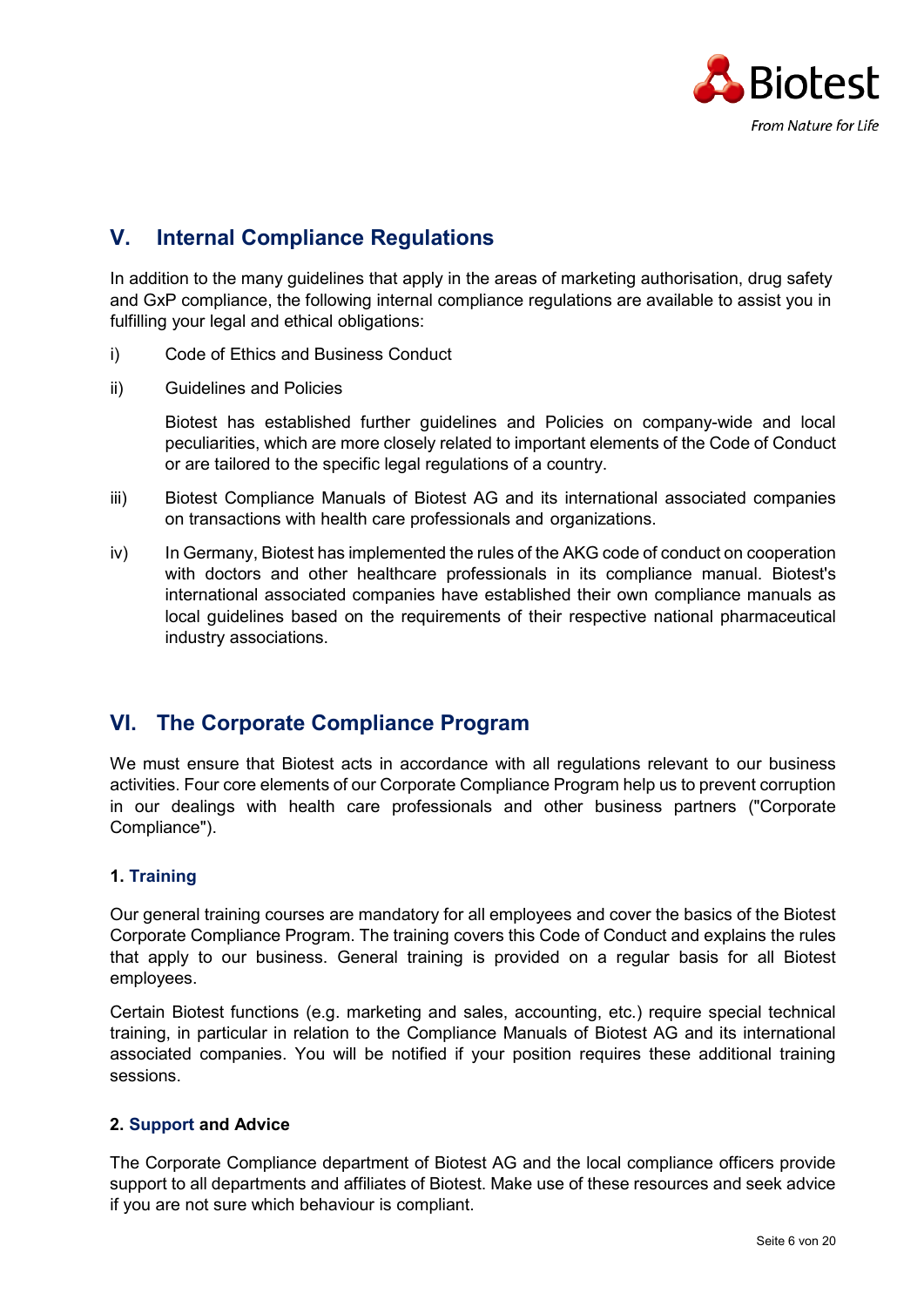

#### <span id="page-6-0"></span>**3. Monitoring, reviews and investigations**

Biotest monitors and audits its business activities to ensure that laws, guidelines and policies are followed. If possible compliance violations are reported to us, we will take appropriate action to investigate these reports and remedy any shortcomings.

If a compliance violation occurs despite all our efforts, we will review our existing policies and training and amend them as necessary.

#### <span id="page-6-1"></span>**4. ComplianceTelephone Hotline**

If you wish to report actual or suspected misconduct, you can do so in the following ways:

i) You may first contact your supervisor, the local Compliance Officer or the Corporate Compliance Department.

ii) If the matter you have raised cannot be resolved by one of the above contacts, or if you feel uncomfortable discussing the matter with them, you can use the telephone hotline openly or anonymously:

> Compliance Telefon Hotline under 00800 8010 1234 (from Germany) or 0-00800 8010 1234 (from the Biotest network)

For countries with affiliates or representative offices:

| <b>Brazil</b>        | 0800 89 20 866 |
|----------------------|----------------|
| France               | 0800 90 53 99  |
| <b>Great Britain</b> | 0800 09 68 795 |
| Italy                | 800 79 08 40   |
| Russia               | 8800 30 17 428 |
| Austria              | 0800 29 25 90  |
| Switzerland          | 0800 55 85 34  |
| Spain                | 900 99 49 48   |
| Hungary              | 06800 21 487   |

You can reach the lawyers Dr. André Kowalski or Axel Staudt of the law firm Franz Rechtsanwälte in Düsseldorf on these toll-free telephone numbers as well as on the fee-based telephone number: +49-(0)211-15 76 76-0. Without having to fear any disadvantages, you can give them your information or suspicions and, if you wish, remain anonymous. In this case, Franz Attorneys at Law are obliged to maintain your anonymity towards us and to comply with their professional duty of legal secrecy.

With respect to matters to be reported from Italy or pertaining to suspected misconduct in Italy the Compliance-Hotline serves as well as a Whistleblower-Hotline in accordance with the Legislative Decree 8 June 2001 No. 231.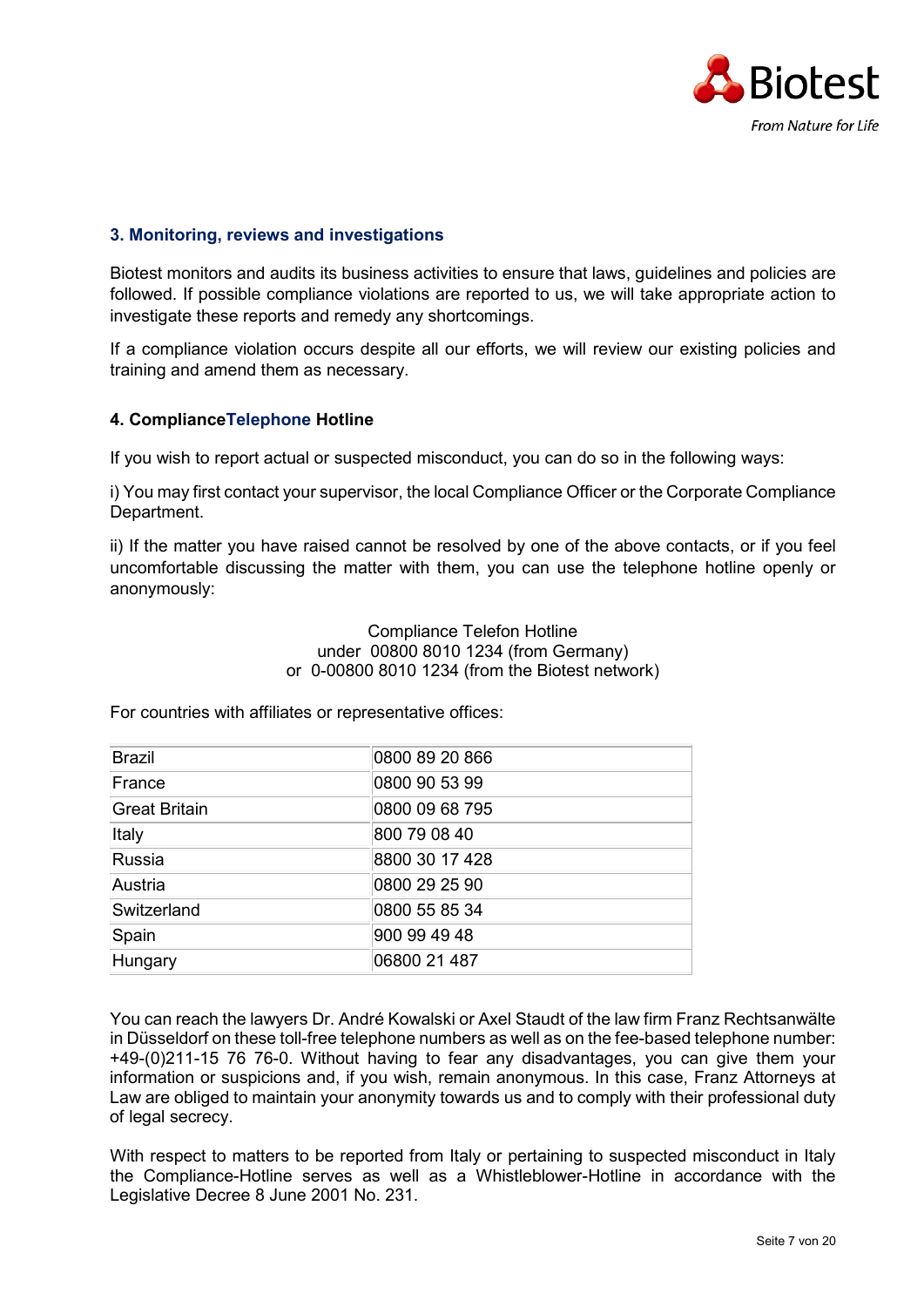

## <span id="page-7-0"></span>**VII. Consequences of compliance violations**

Any violation of this Code of Conduct, Biotest's guidelines and policies or applicable law will subject staff to disciplinary action and, depending on local legal regulations, may lead to labour law measures or even dismissal. In addition, please bear in mind that state authorities may impose criminal penalties for corruption and illegal competition agreements (bid rigging). Disciplinary action may also be taken if managers ignore or fail to correct misconduct. Furthermore Biotest may terminate the service or work engagement of non-employees who fail to comply with this Code of Conduct, our guidelines, policies and applicable law.

## <span id="page-7-1"></span>**Our Ethics and Business Conduct Principles**

## <span id="page-7-2"></span>**VIII. Our Business**

Our success depends upon appropriate relationships with our customers, physicians, employees, regulators, government and private payors as well as patients. Biotest is committed to manufacturing products meeting regulatory standards and providing the optimal sustainable quality of medicinal products to our customers, physicians and patients.

## <span id="page-7-3"></span>**IX. Corporate Integrity**

#### <span id="page-7-4"></span>**1. Principles for ethical and legal business activites**

Biotest is committed to adhering to the United Nations' guiding principles for business and human rights. In doing so, Biotest respects the human rights set out in the international human rights charter and the Declaration on Fundamental Principles and Rights at Work of the International Labour Organization.

In addition, Biotest's actions are based on the recommendations of the OECD Guidelines for Multinational Enterprises - Recommendations for responsible business conduct in a global context. Biotest encourages its business partners, including suppliers and subcontractors, to apply, where practicable, the principles of responsible business conduct as defined in the OECD Guidelines for Multinational Enterprises.

#### <span id="page-7-5"></span>**2. Anti-Corruption**

#### **a. Compliance with Anti-Corruption Laws and Principles**

Many countries in which Biotest does business have laws against the improper influence or corruption of government officials. In addition, anti-corruption legislation in some countries extends the prohibition on improper influencing to non-government officials (i.e., private individuals). We will not tolerate any form of corruption, whether involving a healthcare professional, government official, company representative or private party, or whether the transaction involves Biotest purchasing or selling items or services.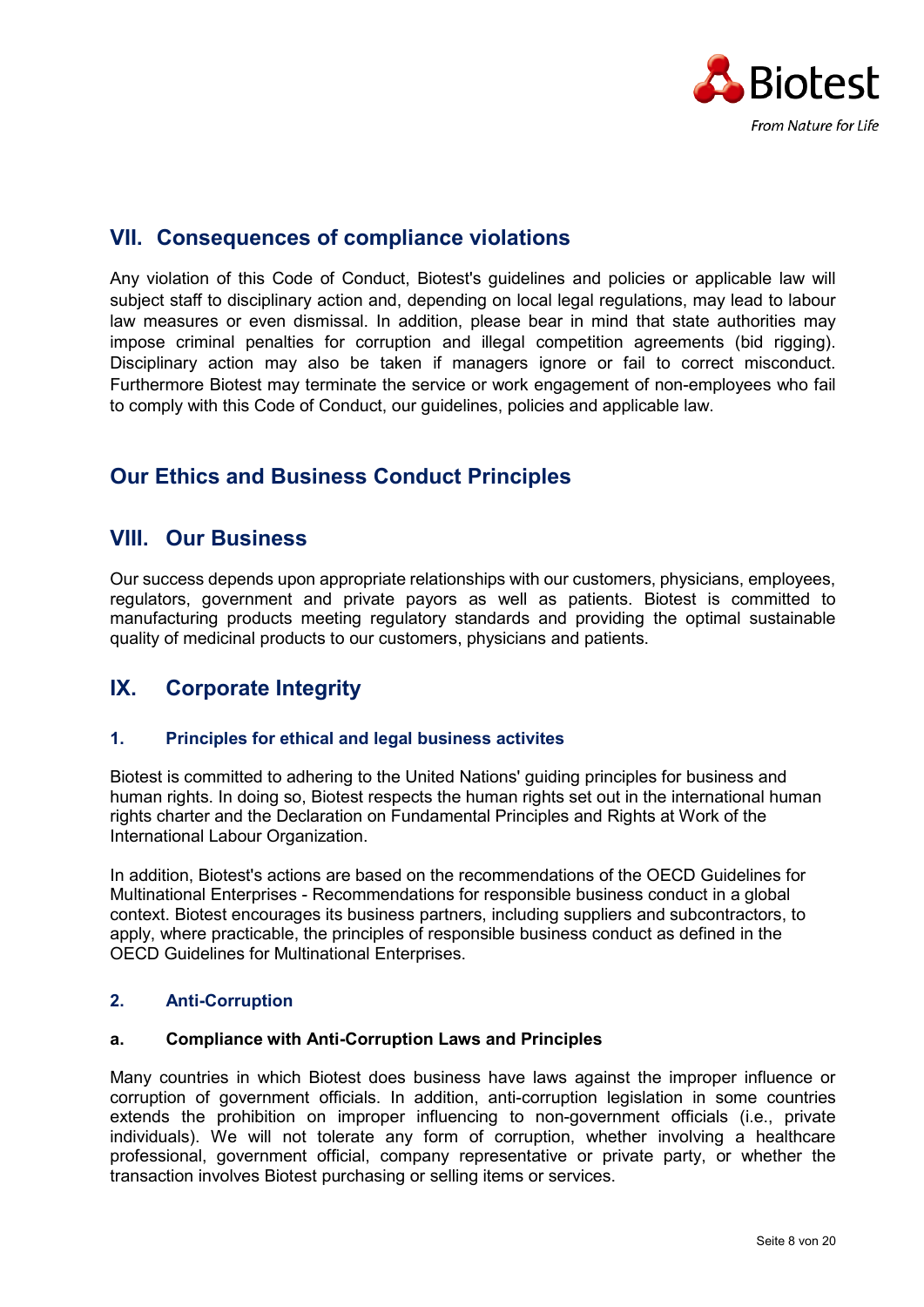

As a company being active in many different markets around the globe, we are fully committed to comply with the anticorruption laws of many jurisdictions, inter alia the German Criminal Code, the U.S. Foreign Corrupt Practices Act ("FCPA") and similar laws in other countries (i.e. the UK Bribery Act), including local laws, as they apply to Biotest's business.

Be aware that the healthcare systems in many countries are operated by the government, and healthcare providers (e.g., physicians and hospital personnel) frequently are considered by local law to be civil servants and therefore government employees. Be particularly sensitive to this issue because a country's government is often both the regulator of our products and a customer.

If you are involved in government procurement activities (i.e., government purchases of Biotest products), you must also be aware of the laws regulating that area.

Do not make, offer, or promise any payment, gift, service, or anything of value (directly or indirectly) that is intended to improperly influence the actions of government personnel or private individuals to advance Biotest's commercial interests.

Do not provide anything of value, including grants, donations, or gifts, to encourage the recipient, either from the government or private sector, to use or to influence the selection of Biotest products. Review the additional Biotest policies that address this subject in specific contexts.

Be aware that customs in one country, including gift giving, may not be lawful or appropriate elsewhere.

#### **b. Sample Forms of Prohibited Conduct**

The following examples of conduct may be considered to be corrupt and are therefore strictly prohibited. DO NOT

- i) give or accept an advantage where the nature or value of the advantage is not reasonable and appropriate to the occasion, the circumstances or the position of the receiver. It is in particular inappropriate to give or accept
	- a. any advantage that does not have a clear business reason, or if the business reason is outweighed by non-business activity;
	- b. advantages so frequently that the giving or accepting may potentially be regarded as excessive; or
	- c. any advantage in a non-transparent manner, in particular when a private address or email account is used.

An "advantage" is understood as any form of value, being either a financial or a nonfinancial contribution to a person or a legal institution.

- ii) use a related party (a relative or an individual with whom the recipient lives in cohabitation) to give or accept any advantage;
- i) give or accept an advantage with the intent and expectation of receiving or giving something in return;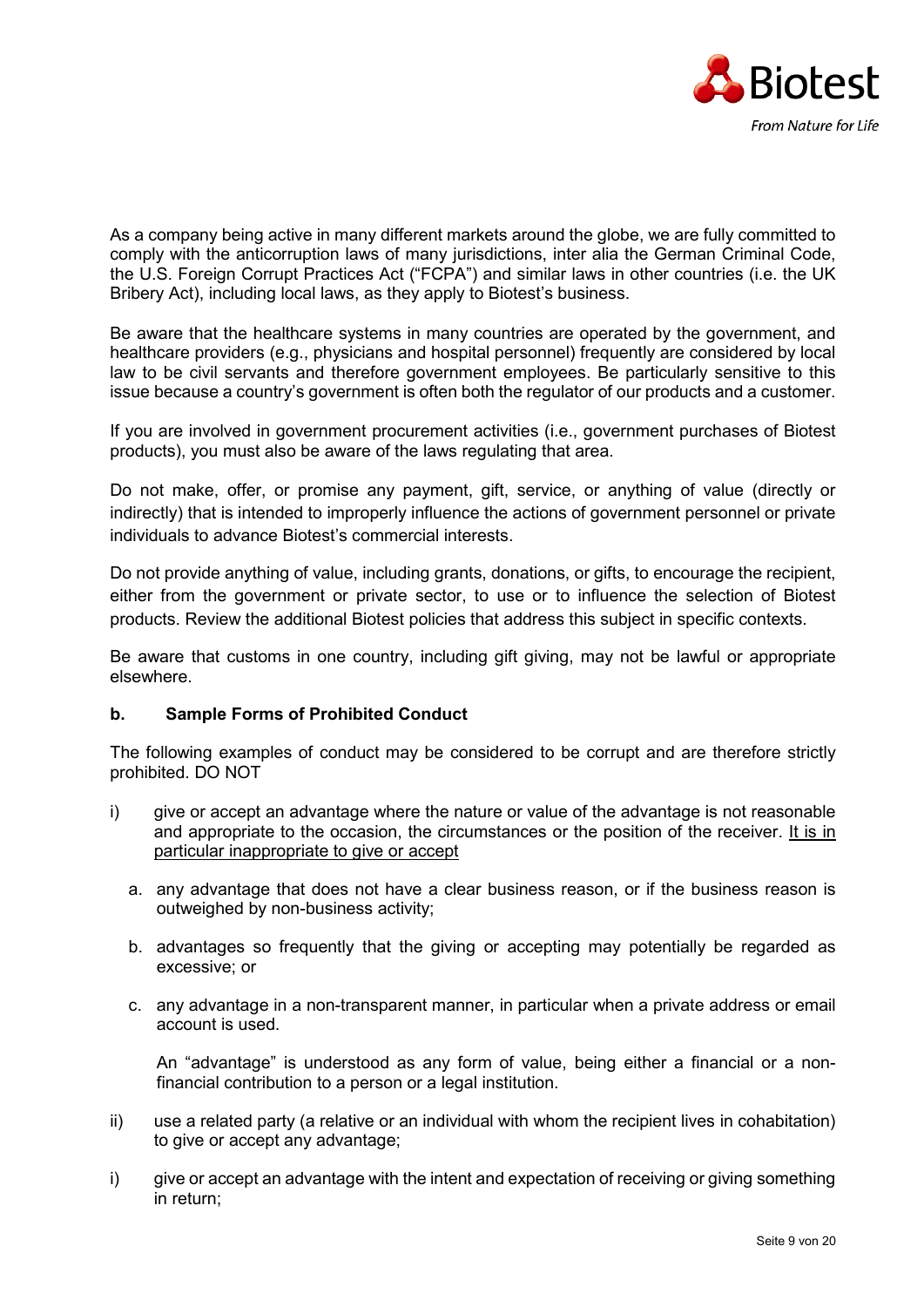

- ii) give or accept an advantage that may limit or influence the receiver's or your objectivity or discretion, or influence the decision-making process of the receiver's employer (including a government agency, hospital or ministry) or Biotest; or
- iii) give any advantage that is not accurately recorded in Biotest's books and records.

#### **c. Biotest Does Business Transparently**

Corruption often occurs in secrecy. Persons engaged in corrupt activities may try to disguise their actions and to act in secret to hide the misconduct. An effective measure to prevent corruption and to avoid the appearance of corruption is to conduct business openly and transparently.

One of the core elements of transparent business conduct is proper documentation. Avoid entering into any agreement without proper written documentation. Written documentation is in particular important in connection with government officials and healthcare professionals who hold a position that enables them to make or influence business decisions that affect Biotest. If these individuals provide services for Biotest, the legitimate business need for the services, the reason why the healthcare professional or government official was selected, and the services performed, must always be comprehensively recorded in writing. Such a written agreement has to be executed prior to the service is being provided.

Corrupt practices may be disguised by over-compensating business partners. For example, a distributor may receive unreasonably high commission, or speakers at conferences or other consultants may receive excessive payments for their services. We expect you to refrain from entering into any agreement on behalf of Biotest if you are in doubt as to whether the compensation for the business partner is commercially reasonable. Any compensation we grant to any of our business partners for actually provided services or product deliveries must represent fair market value. In addition, any agreement on behalf of Biotest must serve a legitimate business purpose for the company ("bona fide service").

#### **d. Supporting Research and Development, Scientific Conferences and Education**

It is in Biotest's best interest to support

- i) the research and development of pharmaceutical products and treatment improvements that are of legitimate interest to Biotest;
- ii) the participation of physicians, nurses, customers and their staff in Biotest or third-party events which promote scientific knowledge, medical advancement or delivery of effective healthcare; and
- iii) training and further education events hosted or organized by Biotest or medical institutions or other organizers, such as (charitable) associations or patient organizations or their employees which promote scientific knowledge, medical advancement or delivery of effective healthcare.

While activities of this nature serve an important purpose, inappropriate activity relating to research and development, scientific conferences and education may have severe consequences for anyone involved, as well as for Biotest as a company. If you have any doubts, reach out to your Compliance resources.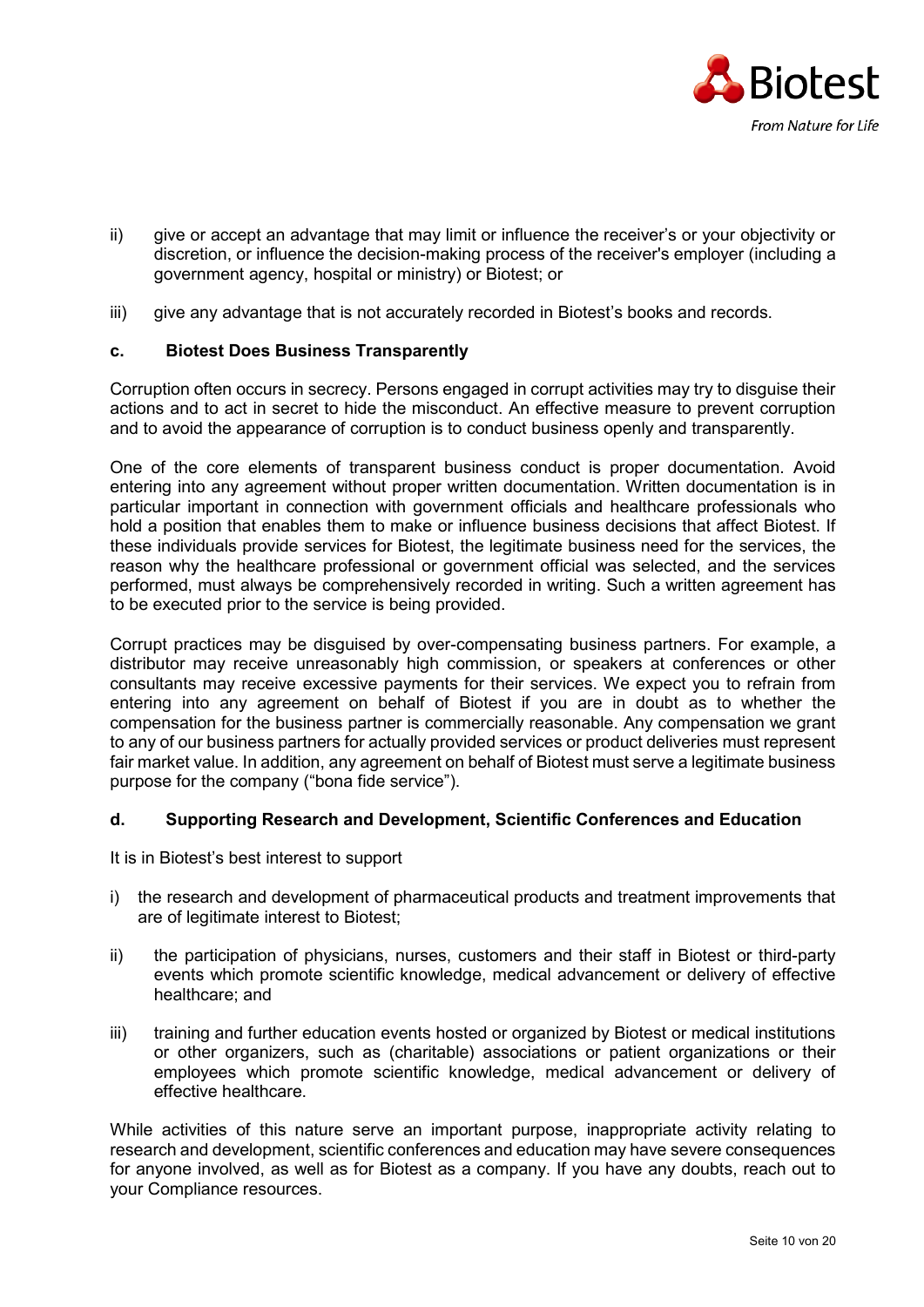

#### **e. Donations and Contributions, Gifts and Entertainment**

We at Biotest are committed to being good corporate citizens and support using our resources to advance primarily healthcare but also other worthy charitable causes. Business units may support charitable causes, as long as it is not driven by existing or future business with Biotest. We make charitable donations to worthy causes, particularly contributions to charities or civic organizations that provide services in the communities where Biotest conducts business.

Donations and contributions (including educational grants) always require pre-approval. All donations and contributions must be made transparently. Each country has a process for reviewing all proposed donations. In addition, raise questions about any potential conflict of interest or compliance issues that may arise from charitable donations.

All gifts, entertainment and business meals provided or received must be reasonable and small enough that they do not influence our decisions. We never offer or accept anything of value in exchange for referrals or other business. We communicate to vendors, physicians, patients, customers and others that our values restrict what we can give and receive because we want our service and business relationships to stand on their own. We do recognize that certain items are appropriate and do not present a risk of influencing our decisions. Each employee needs to be sure that even permitted items do not damage our reputation or integrity under the circumstances. If you are unsure, review the additional Biotest guidelines and policies that address these subjects in more detail or contact your Compliance Officer or the Compliance Action Line.

#### **f. Never Improperly Influence Patients**

We understand the close relationships between patients and their healthcare providers. However, we always have to avoid conducting business transactions with patients that may result in an actual or potential conflict of interest. We do not accept that any business related activity may affect the patient's sole entitlement to take independent and uninfluenced decisions on anything that is related to the way, means and process of medical treatment. We strive to have open, objective relationships with patient organizations.

#### **g. Respect Physician-Patient Relationship**

We understand and accept the important nature of an independent Physician-Patient relationship. Our business relation with physicians shall always address the legal requirements governing the arrangement, and where appropriate set forth expectations regarding compliance with applicable Biotest policies, laws and regulations, and this Code. We do not pay for any kind of referrals. We accept referrals and admissions based on patient medical needs and our ability to provide the needed medicine. We do not directly or indirectly give or offer anything of value in exchange for referrals that would be a violation of the law.

#### <span id="page-10-0"></span>**3. Embargo Laws and Trade Sanctions**

Biotest is committed to maintaining compliance with applicable laws controlling imports, exports, re-exports and diversion of its products, goods, services and technical data, including import and customs laws, export controls, economic sanctions, denied parties lists, anti- boycott laws and diversion of products. Biotest does business all over the world, and the laws of one country or jurisdiction may apply to transactions or activities that occur elsewhere. Many countries maintain a program of economic and trade sanctions and embargoes against certain countries and certain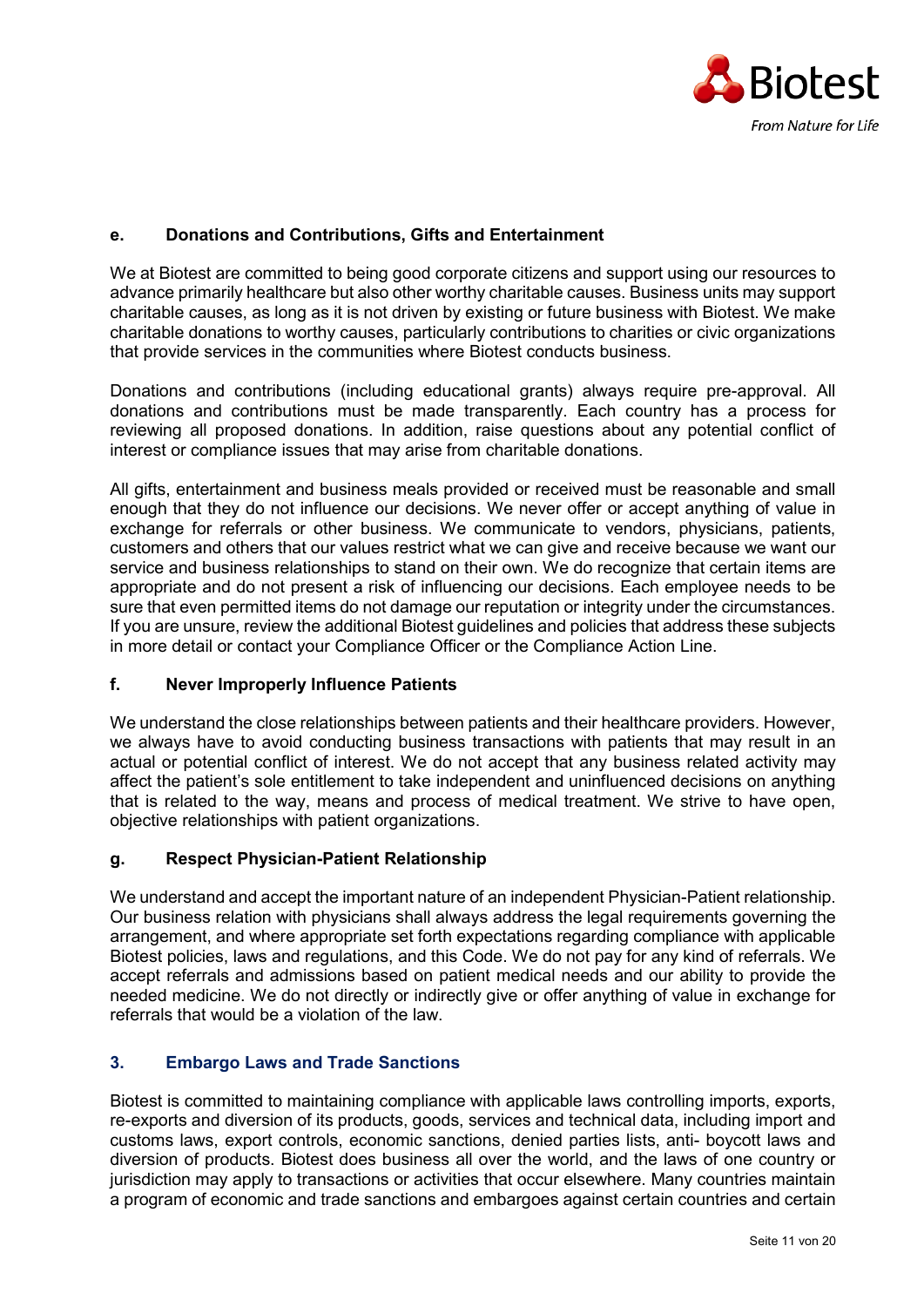

parties. Prohibitions on certain exports and imports are also often in place. In addition, various governments have enacted laws that prohibit companies from participating in, or cooperating with, any international boycott that the government does not approve. Failure to comply with international trade laws can subject Biotest and its employees to civil and criminal penalties, including suspension or denial of trade privileges.

We check the export classification and follow relevant international trade control regulations of all countries in which Biotest operates as they relate to importing and exporting goods, technology, software, services and financial transactions.

We do not cooperate with any restrictive trade practice or boycott that is prohibited or penalized under applicable laws.

All activities, especially contracts, involving sanctioned countries must be reviewed by the competent departments (i.e. Customer Service center, Foreign Trade and Customs department, Finance, Law and Compliance departments) to ensure compliance with trade control laws.

#### <span id="page-11-0"></span>**4. Competition and Fair Dealing**

Competition laws promote fair competition. These laws often focus on ways to ensure that businesses compete on the basis of quality, price and service. Biotest will not tolerate or participate in any business conduct, transaction or activity that violates the competition laws of any country in which we do business. This area of the law is extremely complex and can vary from country to country. These laws may be known as antitrust, monopoly, fair trade, competition, price discrimination or cartel laws. They generally apply to interactions between current or potential competitors, as well as to interactions between a company and its customers, suppliers and distributors. Consult the Law Department for guidance if you are about to engage in a situation that you think may involve any antitrust or competition laws.

As far as not legally permitted, do not engage in discussions or make agreements with any actual or potential competitor about pricing policies, discounts, or other terms of sale, or splitting markets or customers.

As far as not legally permitted, do not engage in discussions or make agreements with any actual or potential competitor about the sale (or non-sale) of either our products or theirs.

Never bribe or attempt to bribe customers or suppliers to help our business or hurt our competitors.

Exercise caution when you engage in conduct that could give the appearance of unfair competition or the abuse of a dominant position in the marketplace.

#### <span id="page-11-1"></span>**5. Antitrust**

Antitrust and competition laws seek to protect competition by prohibiting behavior that results in decreased competition or unjustified price discrimination or produces other artificial forces in the market. Antitrust laws exist in virtually all countries and apply to conduct at all levels of an organization. In general terms, antitrust laws require companies to compete on an individual basis rather than join with other companies in agreements to restrict competition. Any concerted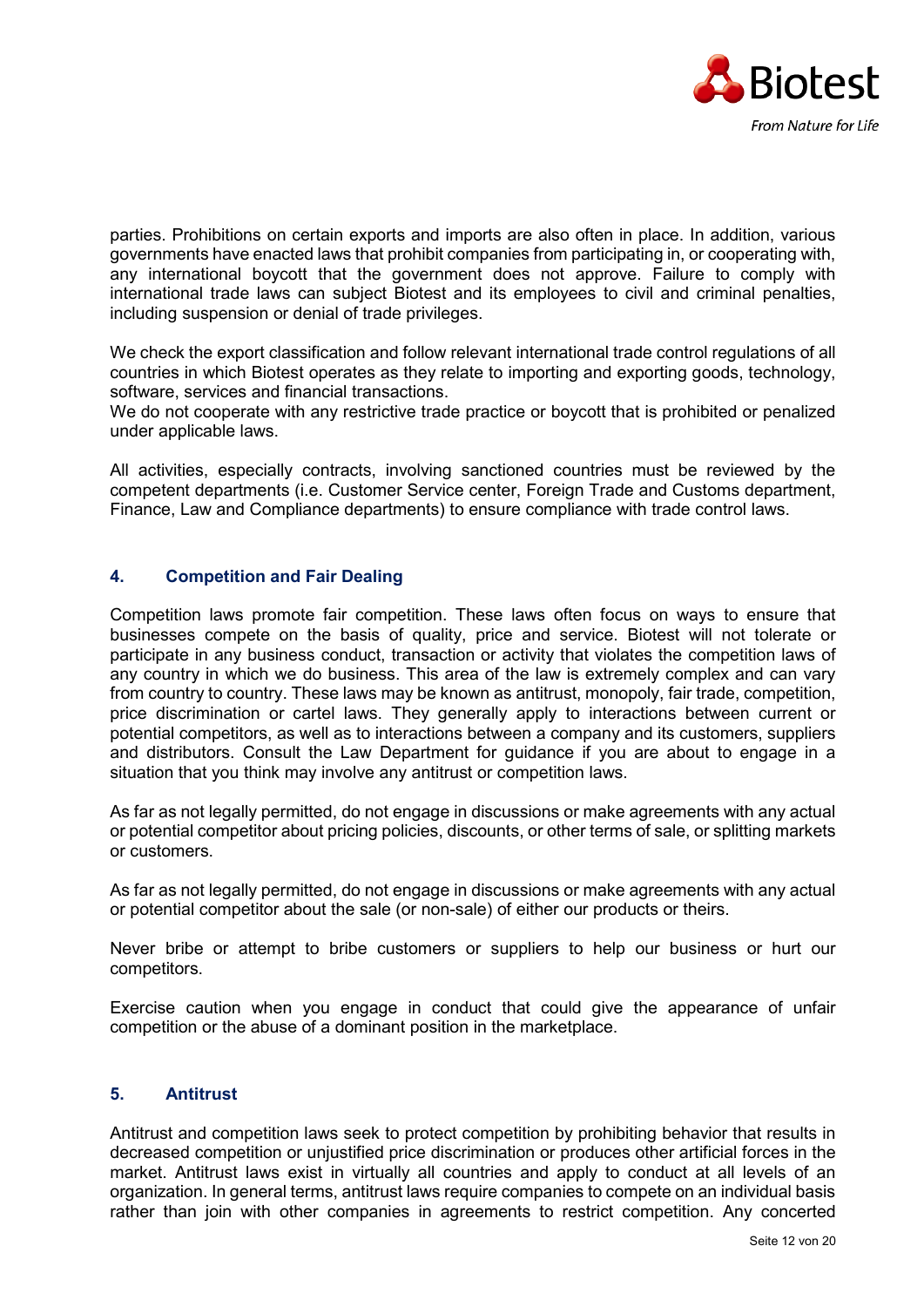

actions, informal talks or agreements that are intended to restrict competition or may have the effect of doing so, are prohibited.

The consequences of violating these laws are severe. You should be particularly careful at association meetings and trade shows to avoid the appearance of anti-competitive behavior.

#### <span id="page-12-0"></span>**6. Advertising and Promotion**

The manner in which Biotest promotes its products and services is highly regulated. Biotest has developed specific procedures to ensure marketing and promotional activity complies with applicable laws, rules and regulations. All promotional material regarding Biotest products or services must be reviewed and approved through the appropriate process for each country. When you are discussing our products and services, you MUST

- always be truthful and accurate in describing products and services;
- provide a fair and balanced description of the benefits and risks; and
- only make statements that are supported by appropriate clinical information.

#### <span id="page-12-1"></span>**7. Quality and Safety**

The quality and safety of our products and services are the basis of our business. Biotest is committed to develop, manufacture and deliver high-quality and safe products that meet all regulatory requirements. Statutory as well as internal quality and safety regulations must be strictly followed. You are responsible for ensuring compliance with these principles within your area of responsibility.

Patient safety is a priority. We protect patient safety by identifying, assessing, managing and reporting any product-related risks in a timely manner. An important part of improving product quality and safety is gathering and reviewing adverse events and product complaints. We expect you to understand and to follow Biotest policy regarding adverse event reporting and product complaints. Staff in all parts of the company – not just those who work in functions that directly interact with patients and physicians– should report adverse events that come to their attention.

#### <span id="page-12-2"></span>**8. Financial Integrity**

We do not compromise our financial integrity. Financial risks and operational measures must be appropriately reviewed and approved.

Accurate business records are essential to Biotest Management and to maintaining and safeguarding investor confidence. They also help the Company to fulfill its obligation to provide timely, accurate and complete financial information to our shareholders and financial markets. All of our books, records and accounts must fully and accurately reflect the Company's business transactions and assets. We must ensure that all paper and electronic records are managed and maintained properly as required by applicable laws on data retention and Company policies on records management. All financial and business transactions must be accurately and promptly recorded in the proper accounts and during the proper accounting period.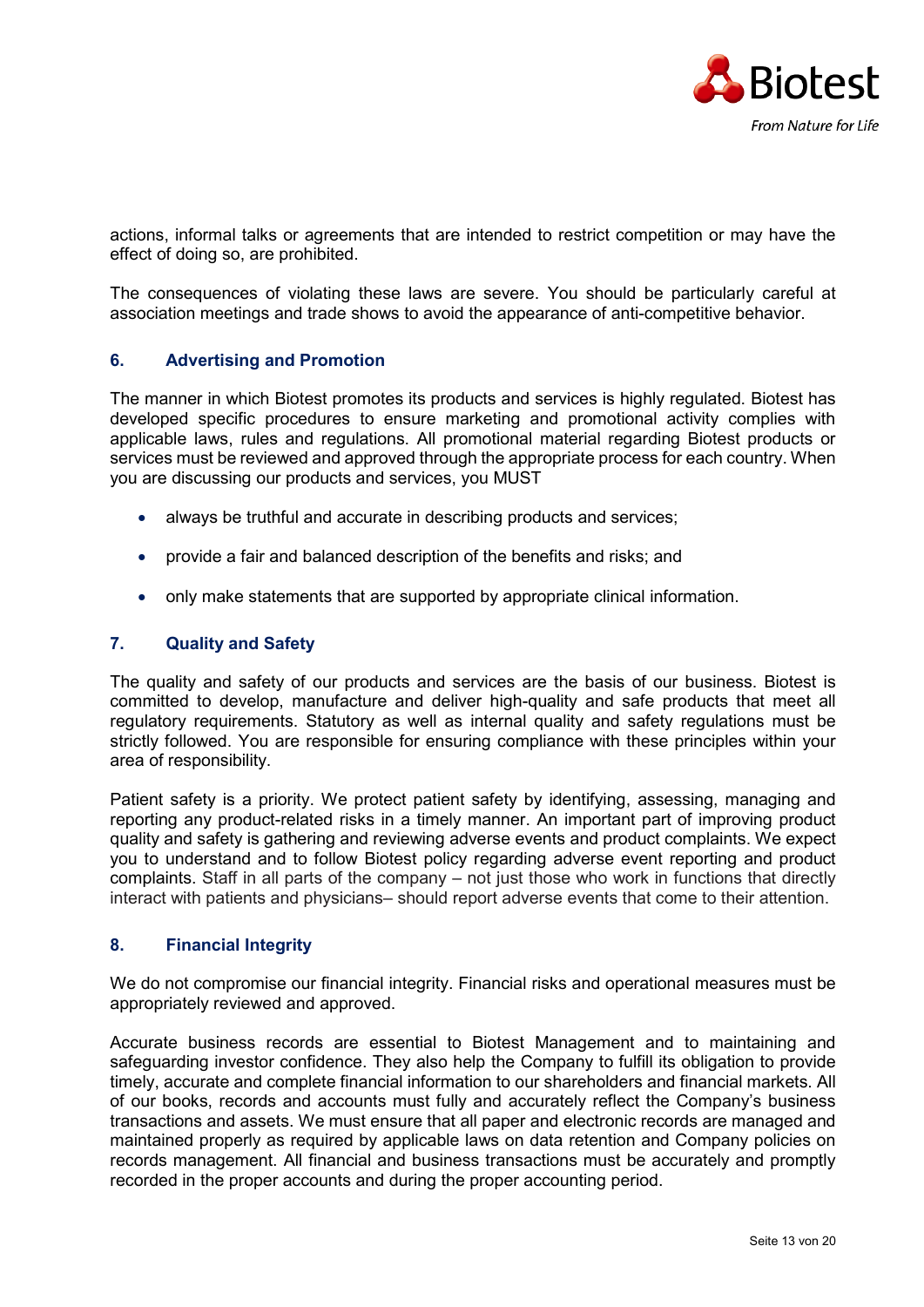

We maintain a system of internal accounting controls to provide reasonable assurances that all financial records and accounts are accurate.

We submit claims for payment or approval that are accurate, truthful and complete. They must conform to applicable legal and contractual requirements.

Claims may be submitted only for products and services that have been properly ordered and actually provided. Appropriate records must be available to accurately document such transactions.

#### <span id="page-13-0"></span>**9. Anti-Money Laundering**

Money laundering involves hiding the origin of funds derived from criminal or terrorist activity, for example through bribery, terrorism, drug transactions or fraud. Many governments have antimoney laundering laws that prohibit engaging in transactions that attempt to hide the proceeds of crimes by making those proceeds look legitimate.

Biotest is committed to complying fully with all applicable anti-money laundering laws and regulations. We will take reasonable steps in order to conduct business with reputable business partners involved in legitimate business activities, with funds derived from legitimate sources. Alert your supervisor to any payment or other unusual customer transaction that seems inappropriate or suspicious.

#### <span id="page-13-1"></span>**10. Proper Response to Information Requests**

We are committed to appropriately responding to all government inquiry, audit or investigation. If you are confronted with a government request that does not fall within your responsibilities, immediately contact your supervisor for guidance. Please notify immediately the Legal Department in case of any non-routine request from any government authority or its representative, such as physical searches and raids, interview requests or subpoenas.

If any law enforcement agency approaches you outside of Biotest grounds in connection with Biotest or your employment with or engagement by Biotest, immediately inform the Legal Department.

The Legal Department will determine what information needs to be provided in each case. Although the Company and our colleagues may not appear to be the subject or target of an inquiry, non-routine requests may expose Biotest or individual colleagues to civil or criminal liability.

If you believe documents are being concealed, altered, falsified or destroyed, you should immediately report this to your Local Compliance Officer, the Corporate Compliance Department, the Legal Department, or through the Compliance Action Line.

#### <span id="page-13-2"></span>**11. Communication with the Media**

An open and honest communication enables us to maintain integrity in our relationships with our patients, customers, shareholders and with the public and other stakeholders. We can only guarantee consistent, open and honest communication if any statement or information to the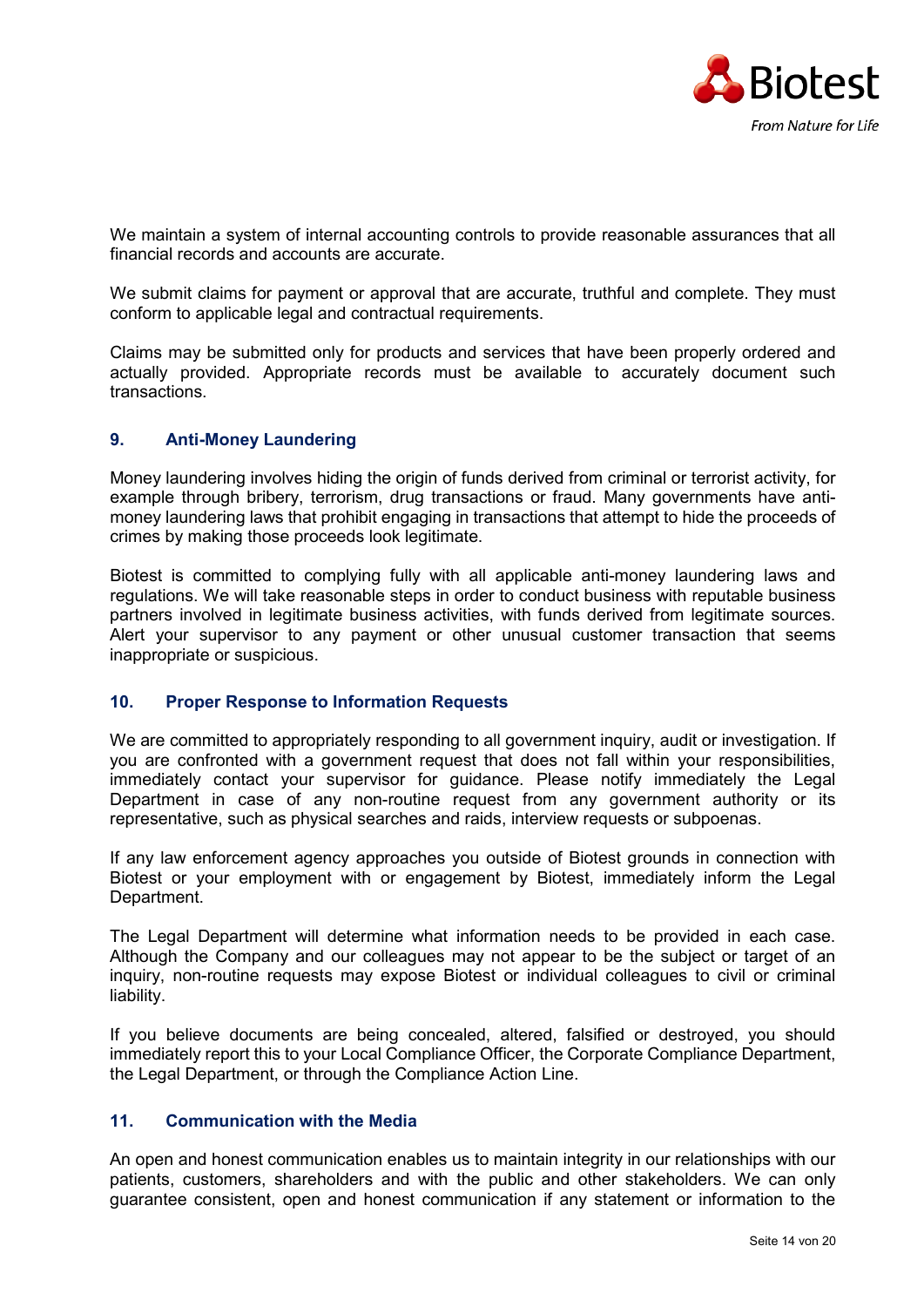

media is properly managed and approved. If you receive an information request about Biotest from the media, an investor, financial analyst or any other outside party, you should not respond to the request. Refer all requests for information from the media or financial community to the appropriate Biotest resource or to your Country CEO.

#### <span id="page-14-0"></span>**12. Data Privacy**

During normal business activities, we may collect process or use personal data about various individuals, including employees, patients, donors, customers and other persons or entities with which we do business. Biotest is committed to collecting and keeping only personal data that is legitimately needed for business or employment purposes. We treat such personal data as confidential and protect it in accordance with applicable law.

#### <span id="page-14-1"></span>**13. Political Activities**

The processes for new laws and regulations which affect our areas of business are complex and diverse. There are legal restrictions on our ability to support or engage in political activities incl. lobbying. Biotest will comply with the laws regarding its involvement in any of these processes. We respect and support the right of employees to individually participate in the political process and engage in political activities of their choosing. But, it is important that your individual political activities remain separate from Biotest activity. Biotest does not wish to interfere with your private political activities as long as you

- make it clear that your views and actions are your own and not those of Biotest; and
- ensure that your personal political activities are not, and do not appear to be, related to your employment or engagement with Biotest; and
- do not use company time, property, equipment or other company resources for your personal political activity.

## <span id="page-14-2"></span>**X. Personal Integrity**

#### <span id="page-14-3"></span>**1. Conflicts of Interest**

In the performance of your work, you are responsible for acting professionally and making business decisions in the best interests of Biotest without any consideration of personal gain. A conflict of interest can arise in situations where there is a risk that your personal interests will conflict or interfere with those of the Company. You must avoid situations that present – or create the appearance of – a conflict between your interests and those of Biotest. To avoid a question about our integrity, we must be able to identify and disclose potential conflicts of interest and excuse ourselves from making decisions where it may appear our independence is compromised.

You are requested to disclose to your supervisor any personal interest incl. outside employment, transactions or relationships that might jeopardize your objectivity or professionalism in the performance of your work; in particular: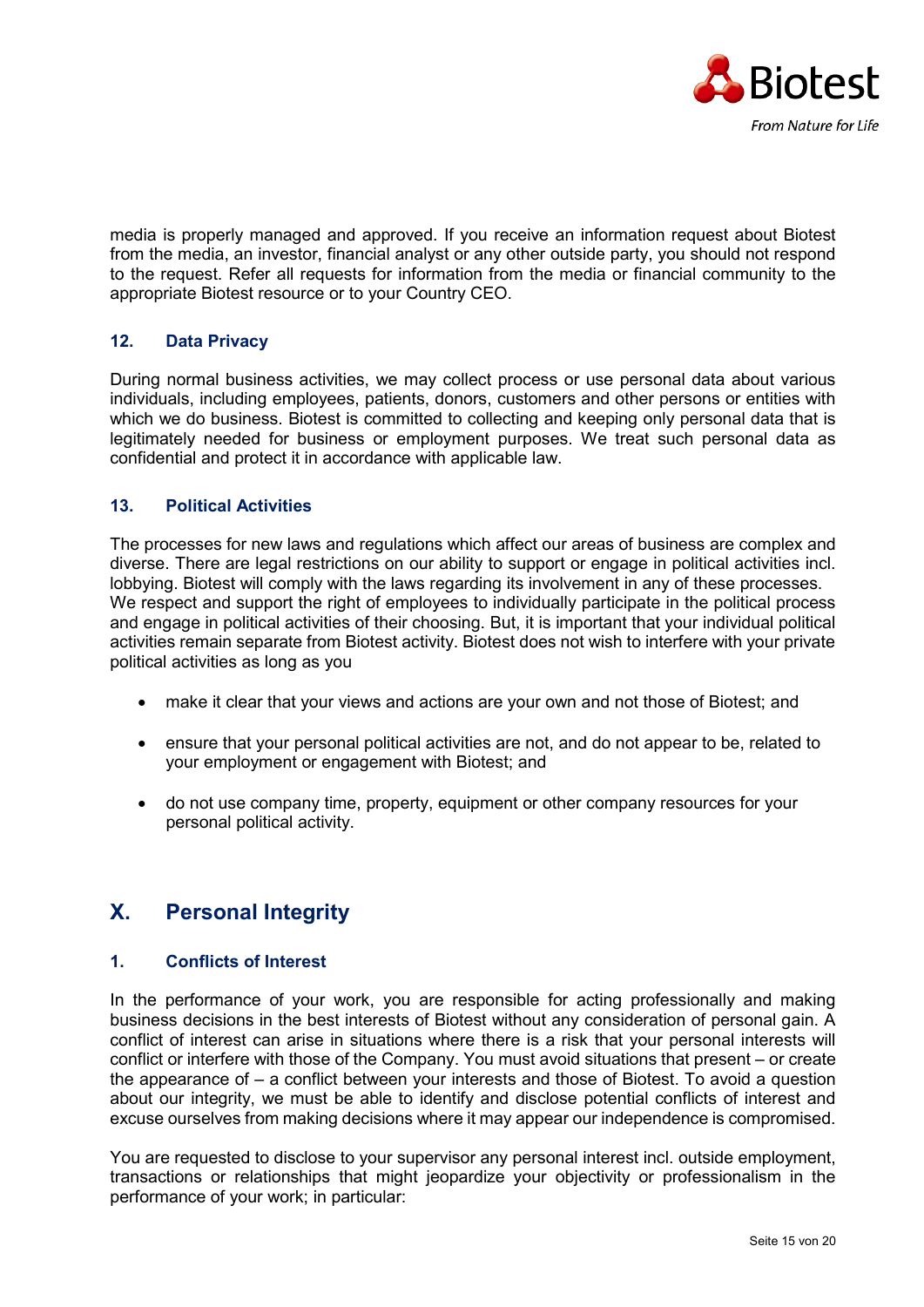

- You must disclose and apply for pre-approval at your Human Resources Department before engaging in outside employment, consulting, or serving on the board of directors (or comparable position) of an external organization.
- You must inform your supervisor in advance of any investment in a competitor, vendor, supplier or customer, whether by acquiring a business activity or an equity interest (other than by buying shares in a listed company).
- Relationships may affect your judgment which can easily lead to a conflict of interest. You should not participate in an existing or potential decision involving any personal relationship. Just because you have a close relationship with a Biotest employee, business partner, customer, vendor, competitor or other third party does not automatically mean there is a conflict of interest. However, consult your supervisor to discuss the potential conflict of interest before making a decision.

#### <span id="page-15-0"></span>**2. Use of Corporate Opportunities for Self Gain**

Business opportunities discovered through your work at Biotest belong to the Company and not to you. You owe a duty to Biotest to advance its legitimate business interests.

You are prohibited from

- using Company opportunities, property, confidential or proprietary information or your position for personal gain.
- taking advantage of your position at Biotest by setting up a competing business, otherwise acting as a competitor of Biotest, or setting up your own business; or
- taking advantage of a business opportunity that belongs to Biotest by pursuing any opportunity or business venture or otherwise engaging in any activity that would result in your competing with Biotest.

#### <span id="page-15-1"></span>**3. Insider Trading**

Biotest regularly transacts business with private or publicly-traded companies in which you may come across material non-public information about our Company, customers or partners during your work. Buying or selling the securities, for example shares, of a company while being aware of such information is considered "insider trading." As a general rule, inside information includes any non-public information that may have an effect (positive or negative) on the price of a company's shares if it were to become public.

You may not buy or sell Biotest securities or the securities of any other company based on such non-public information. In addition, you may not provide such inside information to anyone else so that they can profit from it. These restrictions apply no matter where you live, or where the person who might receive the information lives. Insider trading is prohibited and could subject Biotest and the individuals involved to large monetary penalties and even criminal liability.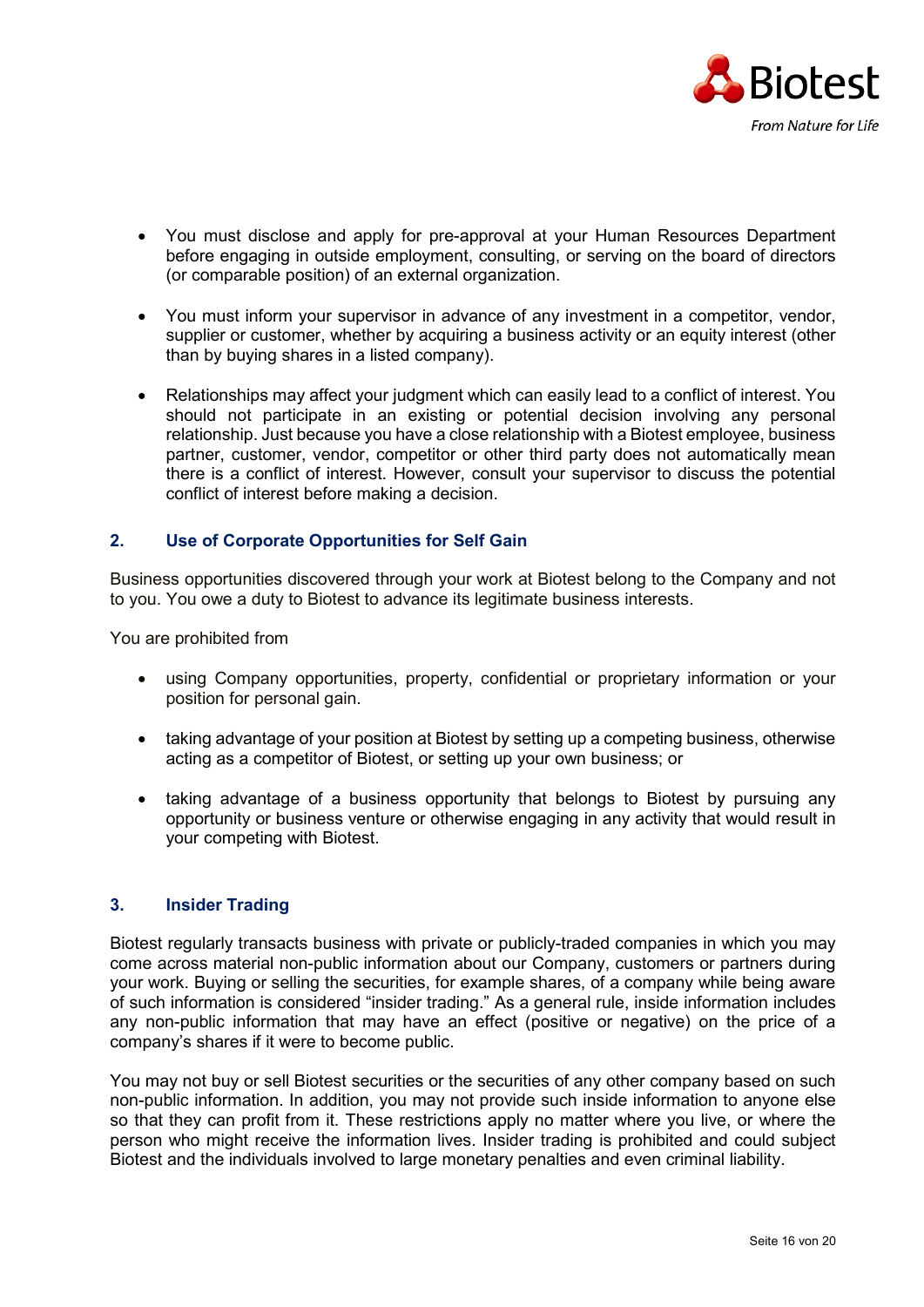

Examples of material non-public information (prior to adequate disclosure) include:

- earnings and other financial information
- changes in dividends
- changes in senior management
- significant regulatory developments
- mergers, acquisitions, and joint ventures
- approval or denial of a significant product
- other significant developments or an important financial transaction.

### <span id="page-16-0"></span>**XI. Employment**

Biotest is committed to treating our employees and everyone who is involved in our business operations with fairness and respect. Our policies prohibiting discrimination, harassment and retaliation are intended to create a workplace that promotes a positive and productive environment. We believe in cooperation, teamwork and trust, which contribute to a positive work environment. All forms of discrimination including harassment and intimidation as well as any form of hostility and violent or abusive conduct are not tolerated.

#### <span id="page-16-1"></span>**1. Human Rights**

Biotest adheres to the Declaration on Fundamental Principles and Rights at Work of the International Labour Organization. We reject any form of forced labor and exploitative child labor. Biotest will not tolerate any violation of these principles by suppliers. We expect our suppliers adhering to the minimum employment age which is valid in the country where the affected supplier maintains its business establishment.

#### <span id="page-16-2"></span>**2. Non–Retaliation**

Retaliation against any employee or other person, who seeks advice, raises a concern, reports misconduct or provides information in an investigation is strictly prohibited. Biotest does not tolerate any form of retaliation against anyone who makes a report in good faith, and if it occurs it will result in discipline up to, and including, termination of employment.

If you feel that you have experienced retaliation, you should immediately report your concern to a supervisor who is not involved in the issue, the Human Resources Department, the Local Compliance Officer, the Corporate Compliance Department or contact the Compliance Action Line.

#### <span id="page-16-3"></span>**3. Environment, Health and Safety**

Protecting the environment, and the health and safety of our employees, business partners assisting us in our business operations, visitors and the communities in which we operate is a business priority. We are committed to ensure compliance with all applicable environmental, health and safety (EHS) laws and internal standards. We expect you to take all necessary precautions to avoid injury or harm to you or to co-workers. It is important for you to notify your manager or local EHS function of any unsafe work conditions and practices, injuries at work and any other issues that could impact the environment, health or safety.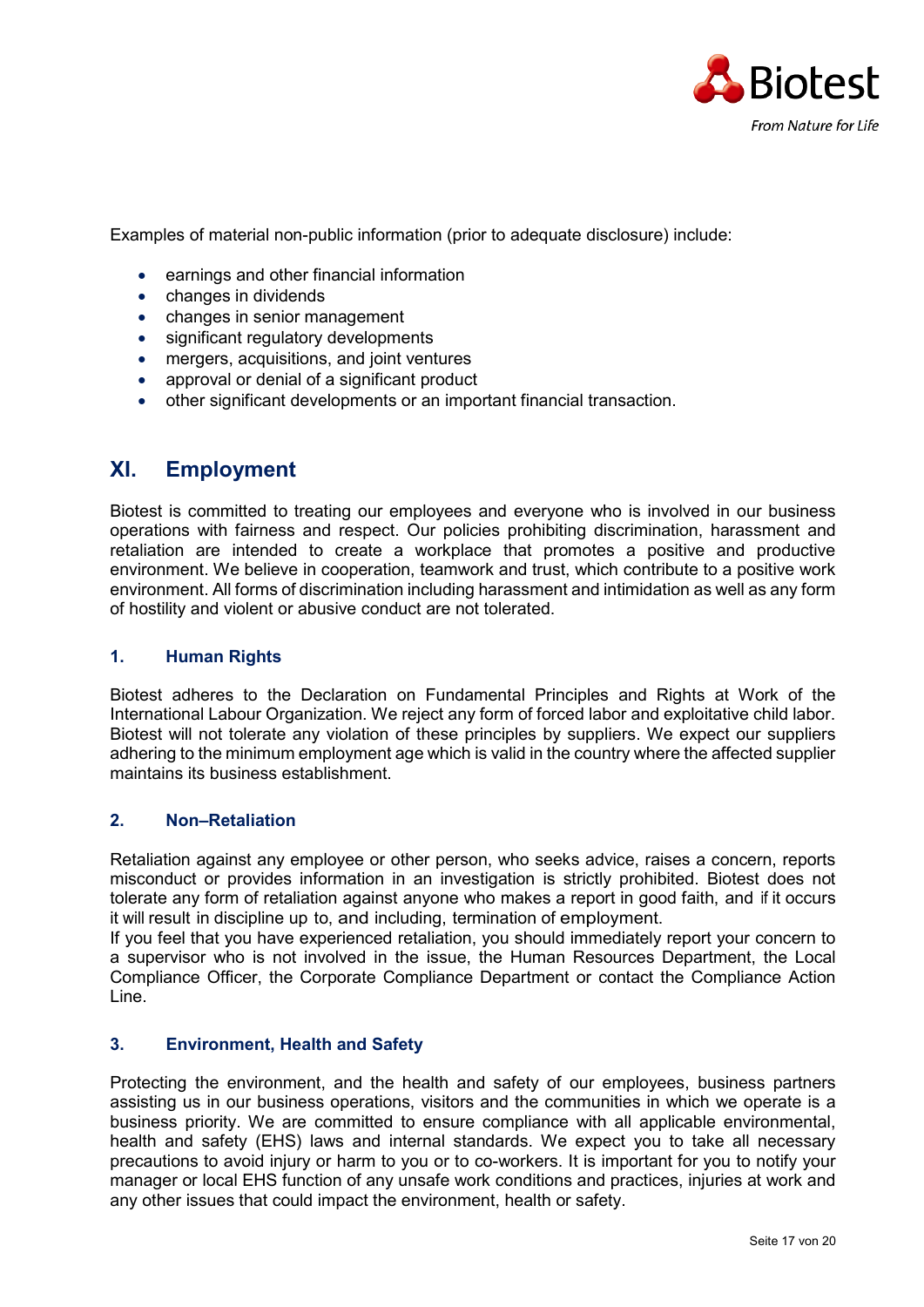

#### <span id="page-17-0"></span>**4. Non-Discrimination**

Biotest does not permit discrimination or harassment against individuals based upon

- Race
- Religion of belief
- National origin
- Gender
- Sexual orientation
- Disability
- Age
- or any other basis prohibited by law.

The Company will fully observe obligations under applicable laws prohibiting employment discrimination, including hiring, termination, promotion and training on the basis of race, religion, national origin, sexual orientation, age and disability, and other protected characteristics.

#### <span id="page-17-1"></span>**5. Alcohol and Drugs**

Our ability to perform our jobs well requires that we work in a professional manner free from the influence of alcohol or illegal drugs. These substances adversely affect job performance, and can risk our health and safety and that of others. If you suspect that a co-worker is intoxicated or under the influence of alcohol or illegal drugs, or is misusing prescription drugs, you should report the situation to your supervisor.

#### <span id="page-17-2"></span>**6. Licenses, Certifications and Other Permits**

Certain duties at Biotest may require you to have a license (e.g. a driving license), certification (e.g. a technician certification), or other professional credential. You are responsible for maintaining all required credentials to perform your work. You must report to your supervisor if any needed credential is expired or revoked.

In some countries, government agencies may exclude certain individuals from participating in healthcare activities or generally activities or services related to pharmaceutical products. If you are notified that you are excluded from participation in any government program, you must notify your supervisor.

## <span id="page-17-3"></span>**XII. Biotest Assets**

#### <span id="page-17-4"></span>**1. Protection and Proper Use of Biotest Assets**

We properly use and maintain property and assets of Biotest and make sure that they are protected from misuse, loss, theft and waste. All Biotest assets may be used solely for legitimate Company-related business purposes.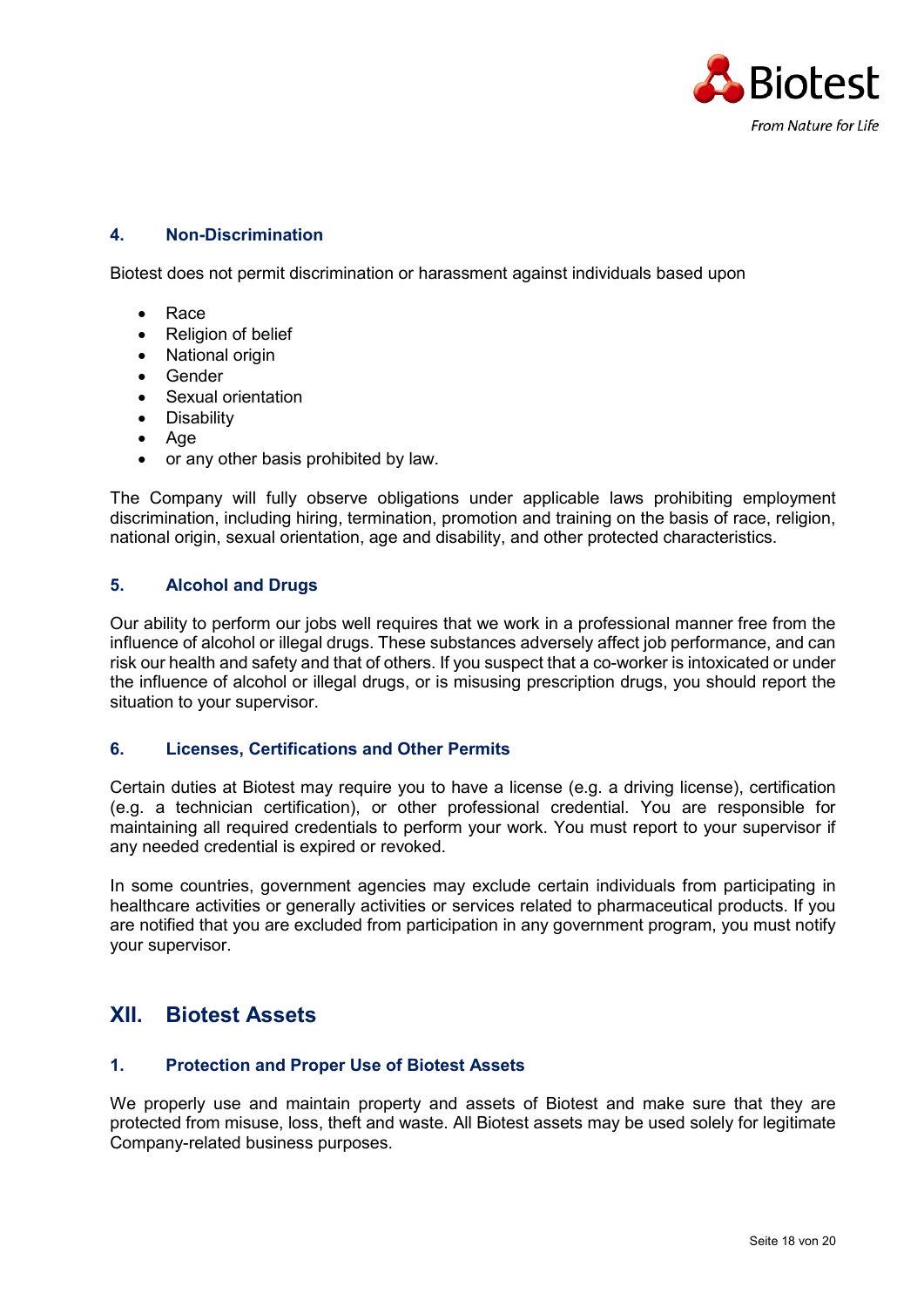

Biotest physical assets include items such as

- inventory
- supplies
- work equipment (e.g. computers, internet, email, mobile phones)
- vehicles
- records and funds
- any other tangible property that Biotest owns, rents or leases

Assets may also be non-physical or intangible, for example, the Company name, logo, trade secrets, strategies and customer information.

You are responsible for ensuring that Biotest's property and assets are not misused, wasted, damaged, lost or stolen. You must not provide third parties with any Biotest property or asset, unless you are authorized to do so in a legitimate business transaction.

#### <span id="page-18-0"></span>**2. Intellectual Property**

Biotest's property and assets and especially our Intellectual Property (IP) are key drivers of our success. You must work to protect our IP including our patents, trademarks, copyrights, trade secrets, other proprietary information, know-how and expertise developed in the course of our business.

We protect our investments in intangible assets by obtaining, enforcing and defending our IP rights and by maintaining confidentiality of sensitive information.

We also respect legitimate IP rights of others. If you duplicate or misappropriate IP of someone else without authorization, you and Biotest may be subject to significant fines and criminal penalties.

#### <span id="page-18-1"></span>**3. Confidentiality, Proprietary Information and IT Security**

Any information on Biotest that is not in the public domain must be protected and treated confidential, even if there is no formal obligation of confidentiality. Confidential information includes all non-public strategic, financial, and technical or business information of Biotest, as well as all business information and trade secrets of our business partners.

Much of the information that you conceive or develop as part of your job is proprietary to the Company and is a valuable Biotest asset. You must work to safeguard and protect our confidential proprietary information.

In the course of your work you may receive sensitive or proprietary information from our business partners or other third parties that is confidential. You must respect and maintain the confidentiality of such information. Do not use, disclose or share this information in a way that violates any legal or contractual obligations.

IT systems – hardware, software, networks and the information that runs on them – is critical to our business success and must be protected. Everyone who uses a computer has the responsibility to use these resources appropriately, securely and for intended business uses. You